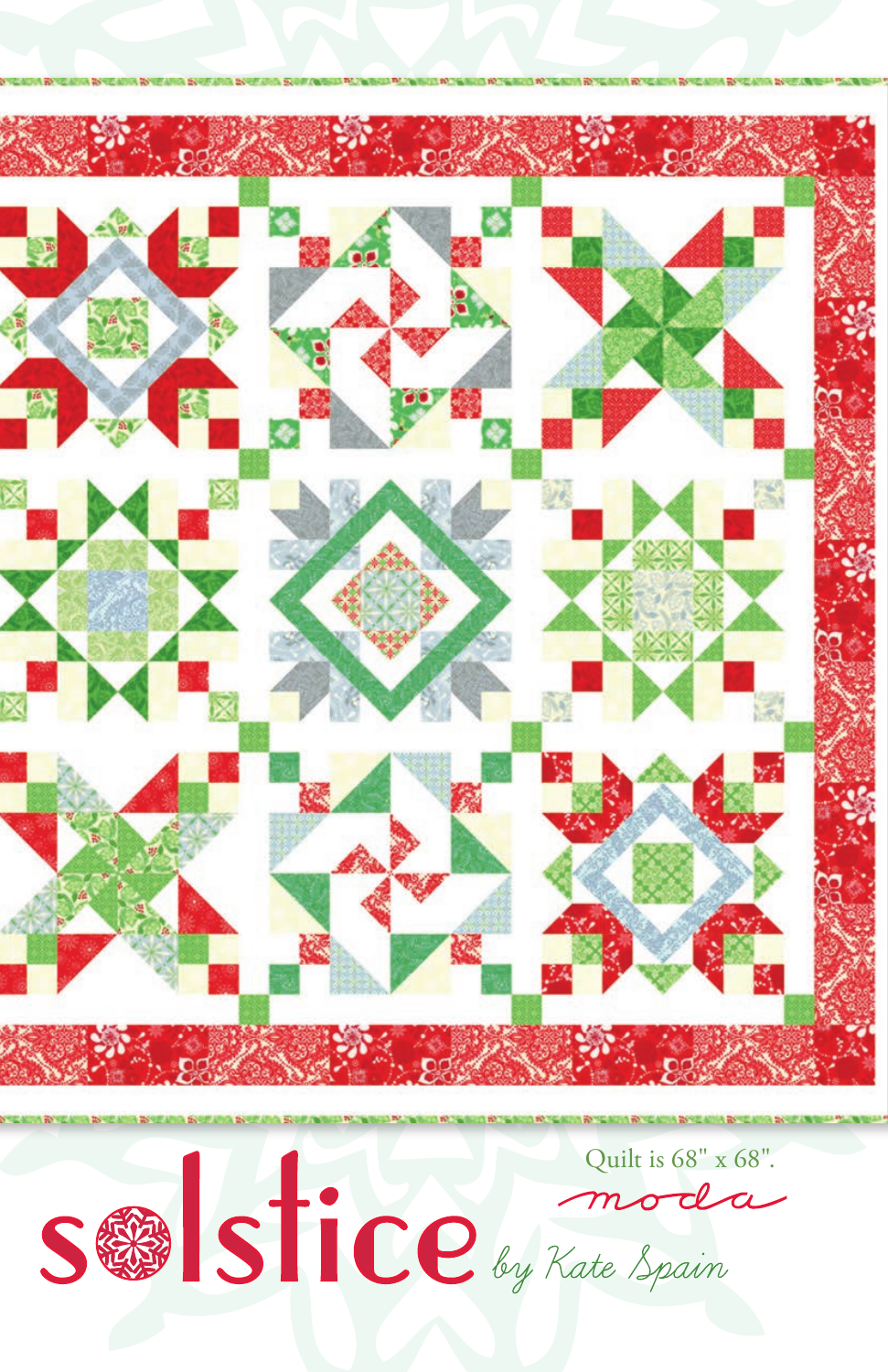

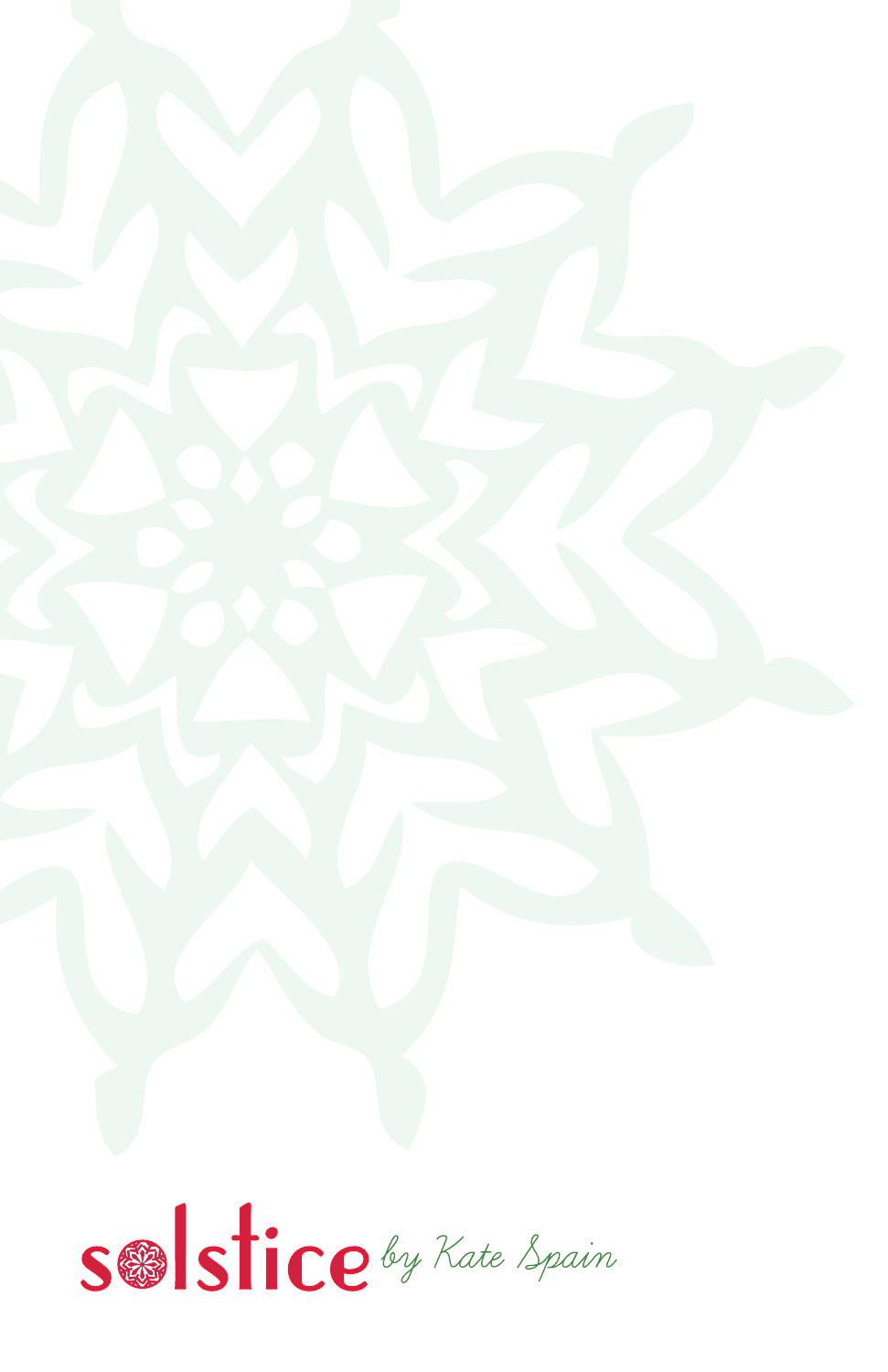

| 27180 13 | 27180 17 | 27180 21 | 27180 25 | 27181 11 |
|----------|----------|----------|----------|----------|
| 27181 13 | 27181 23 | 27181 25 | 27181 27 | 27182 13 |
| 27182 15 | 27182 16 | 27182 23 | 27183 11 | 27183 13 |
| 27183 15 | 27184 11 | 27184 15 | 27184 17 | 27185 11 |
| 27185 13 | 27185 16 | 27185 17 | 27186 11 | 27186 14 |
| 27186 15 | 27186 24 | 27187 11 | 27187 14 | 27187 15 |
| 27187 21 | 2718723  |          | moda     |          |

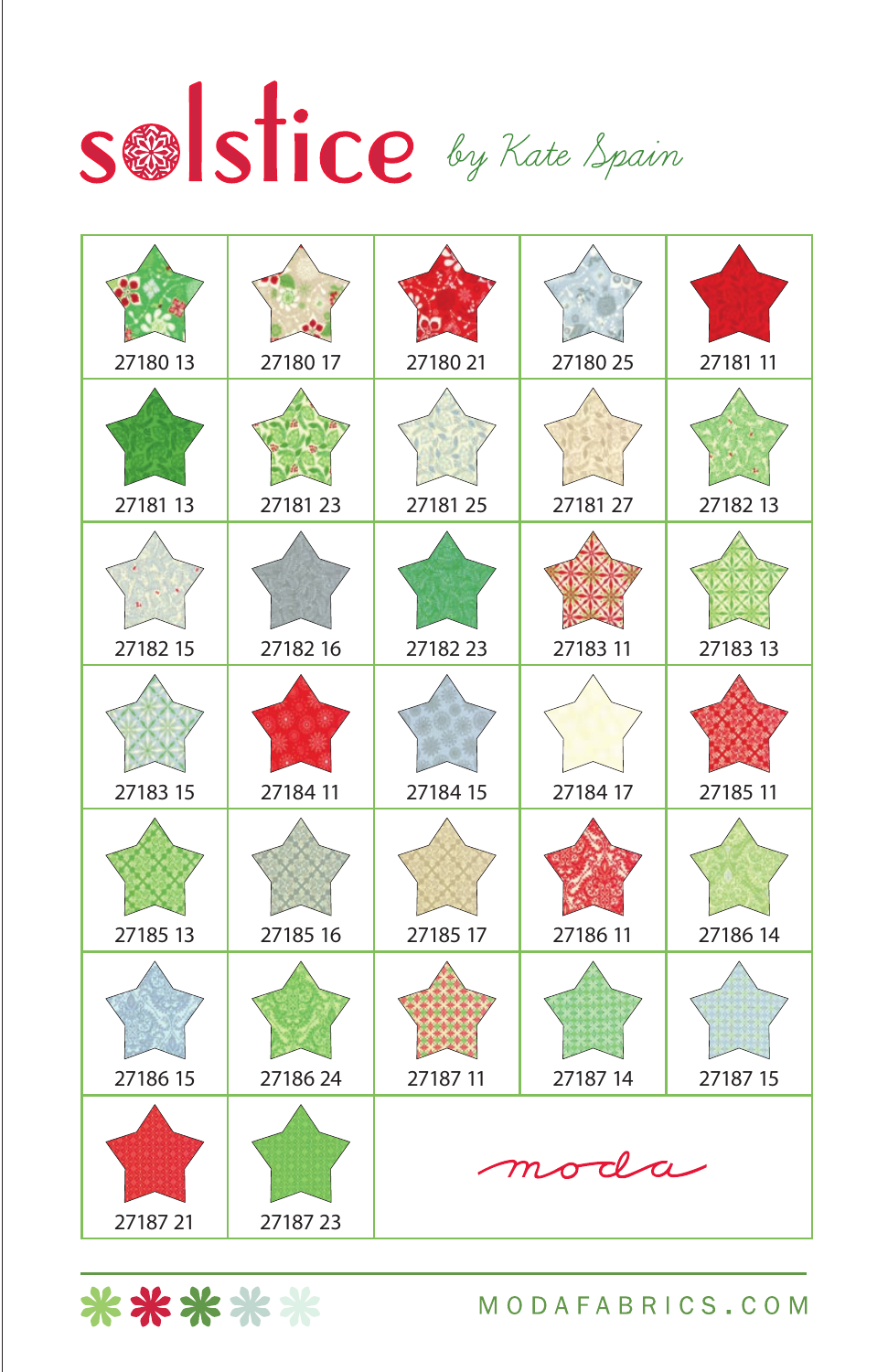





\*\*\*\*\*

\*\*\*\* The quilt has different 5 blocks,







oda

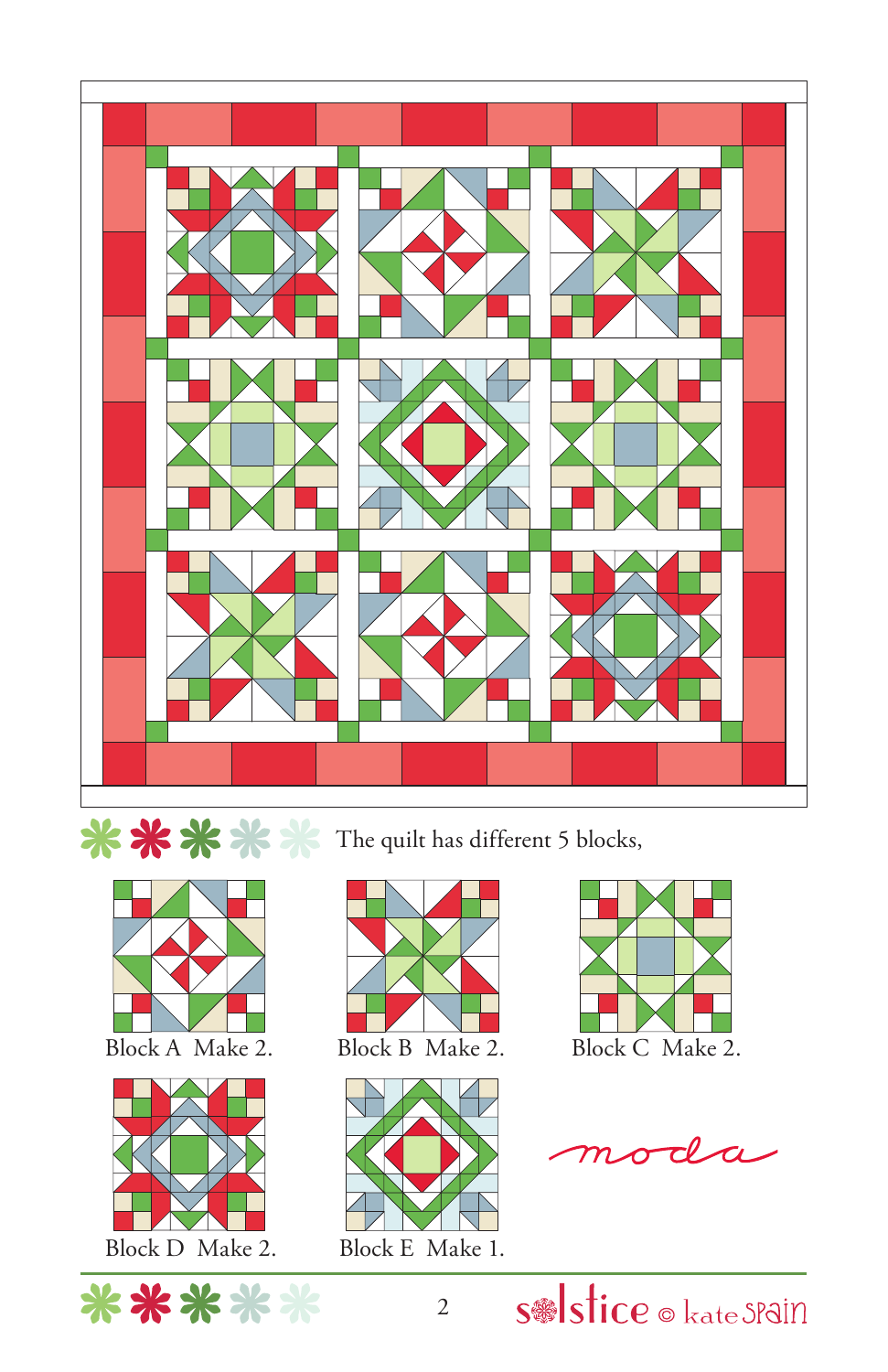

This is the cutting for the green cornerstones, border, binding, and

for all of the white and tan prints that appear in the nine blocks.

#### **Cutting**

**White** (includes the sashinzg and borders) 2-51/4" x width of fabric strips From the strips, cut 8-51/4" squares, cut in half twice on the diagonal to make 32 quarter square triangles 2-47/8" x width of fabric strips From the strips, cut 16-4%" squares, cut in half once on the diagonal to make 32 half square triangles 1-27/8" x width of fabric strip From the strip, cut 8-2%" squares, cut in half once on the diagonal to make 16 half square triangles  $25-2\frac{1}{2}$ " x width of fabric strips From 18 strips, cut 24-21/2" x  $16\frac{1}{2}$ " strips, 12-21/2" x  $4\frac{1}{2}$ " rectangles, and 96-21/2" squares Sew 7 strips end to end. From this long strip, cut  $2-2\frac{1}{2}$ " x  $64\frac{1}{2}$ " and 2-21/2" x 681/2" strips **Tan** 1-41/2" x width of fabric strip From the strip, cut  $16-4\frac{1}{2}$ " x  $2\frac{1}{2}$ " rectangles 4-47/8" squares, cut in half once on the diagonal to make 8 half square triangles 3-21/2" x width of fabric strips From the strips, cut 36-2½" squares moda **Green** (use a fat quarter) 2-21/2" x 22" strips From the strips, cut 16-2½" green squares **Border (red print 1)**  2-81/2" x width of fabric strips From the strips, cut  $12-8\frac{1}{2}$ " x  $4\frac{1}{2}$ " rectangles and  $4-4\frac{1}{2}$ " squares **Border (red print 2)** 2-81/2" x width of fabric strips From the strips, cut  $16-8\frac{1}{2}$ " x  $4\frac{1}{2}$ " rectangles

#### **Binding**

7-21/2" x width of fabric strips Sew the strips end to end to make the binding.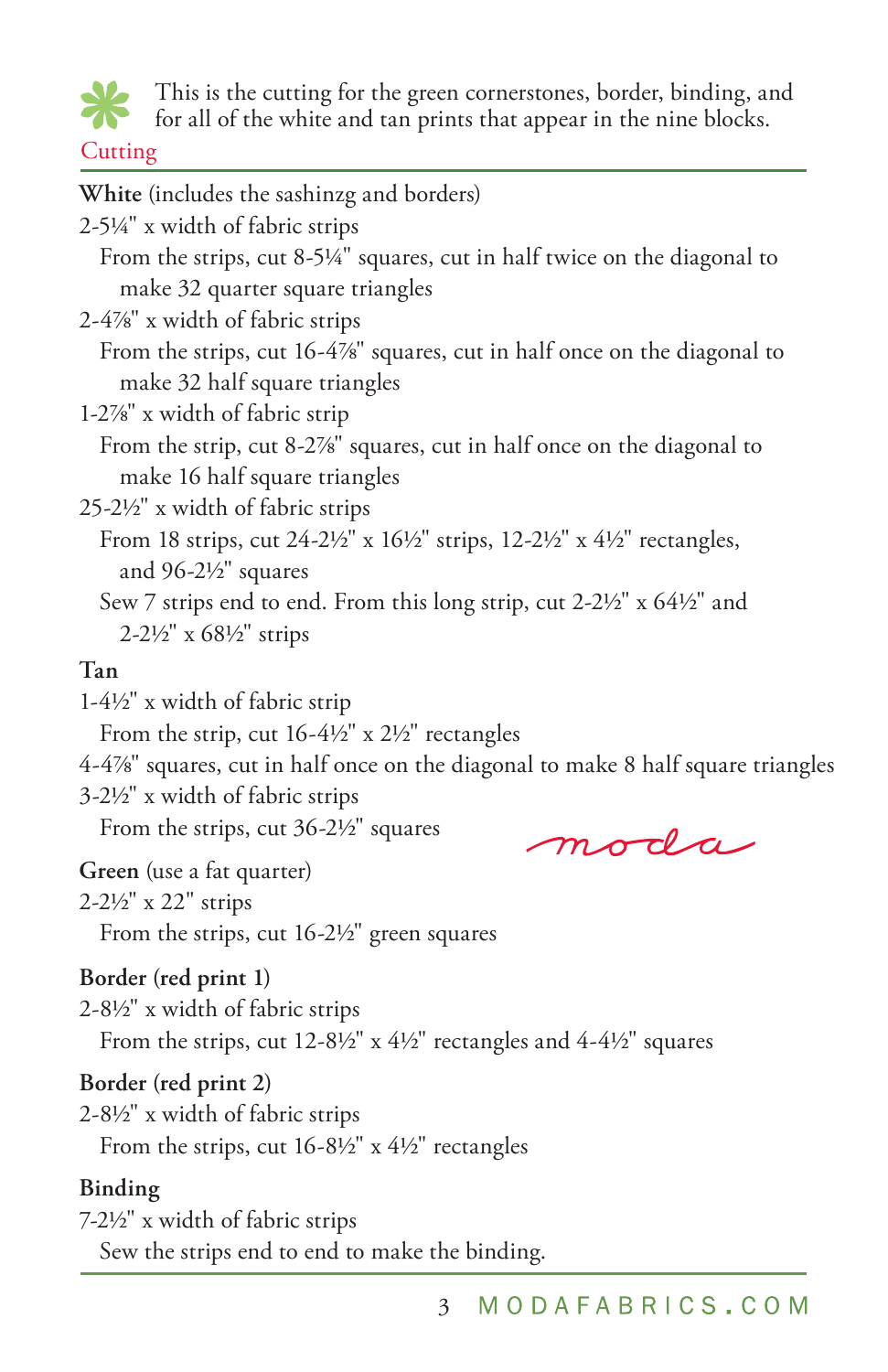

### **Cutting for ONE block A**

#### **Red**

1-51/4"square, cut twice on the diagonal to make 4 quarter square triangles 4-21/2" squares

#### **Green**

2-47/8" squares, cut once on the diagonal to make 4 half square triangles 4-21/2" squares

#### **Blue**

2-47/8" squares, cut once on the diagonal to make 4 half square triangles

*These pieces are cut on page 3:*

#### **White**

4-51/4" quarter square triangles 8-47/8" half square triangles 8-21/2" squares

#### **Tan**

4-47/8" half square triangles

oda

s Istice  $\circ$  kate Spain

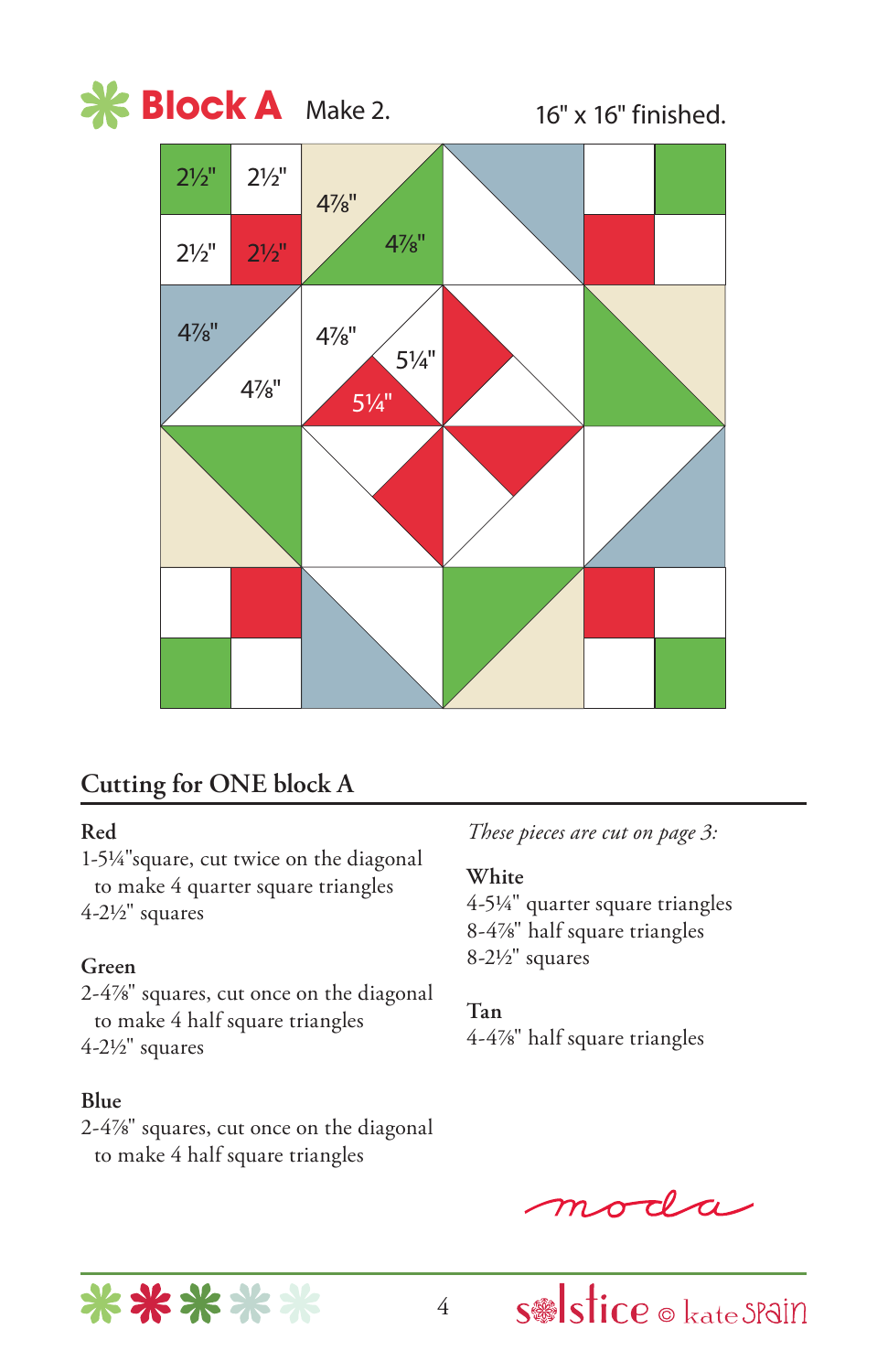#### Construction Use  $\frac{1}{4}$ " seams and press in the direction of the arrows.

Join 1-2 $\frac{1}{2}$ " red, 1-2 $\frac{1}{2}$ " green, and 2-2 $\frac{1}{2}$ " white squares as shown. Make 4.



 $2$  Join a 4%" green and a 4%" tan half square triangle. Make 4.<br>Ioin a 4%" blue and a 4%" white half square triangle. Make 4. Join units.



 $3$  Join a red and white 5¼" quarter square triangle as shown.<br>  $3$  Add a white 4%" half square triangle to make 1 unit. Make 4. Join the units as shown to make the block center.







4 Arrange and sew the units from steps 1, 2, and 3 in rows as shown. Join the rows. Repeat to make 2 blocks.



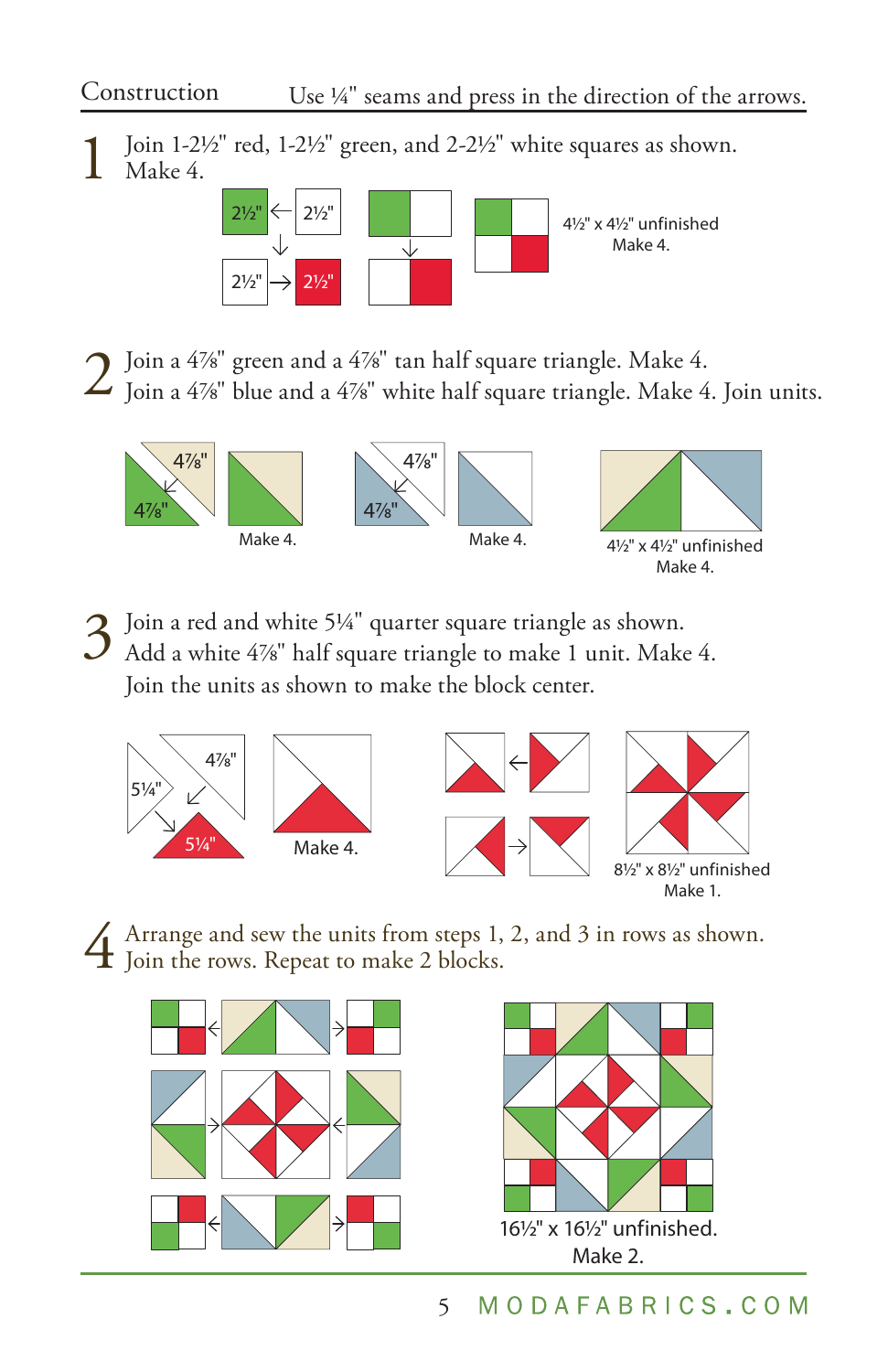

### **Cutting for ONE block B**

#### **Red**

2-47/8" squares, cut once on the diagonal to make 4 half square triangles 4-21/2" squares

#### **Light Green**

2-47/8" squares, cut once on the diagonal to make 4 half square triangles

#### **Green**

1-51/4"square, cut twice on the diagonal to make 4 quarter square triangles 4-21/2" squares

#### **Blue**

2-47/8" squares, cut once on the diagonal to make 4 half square triangles



*These pieces are cut on page 3:*

#### **White**

4-51/4" quarter square triangles 8-4%" half square triangles

**Tan** 8-21/2" squares

 $\sigma\tau l\pi$ 

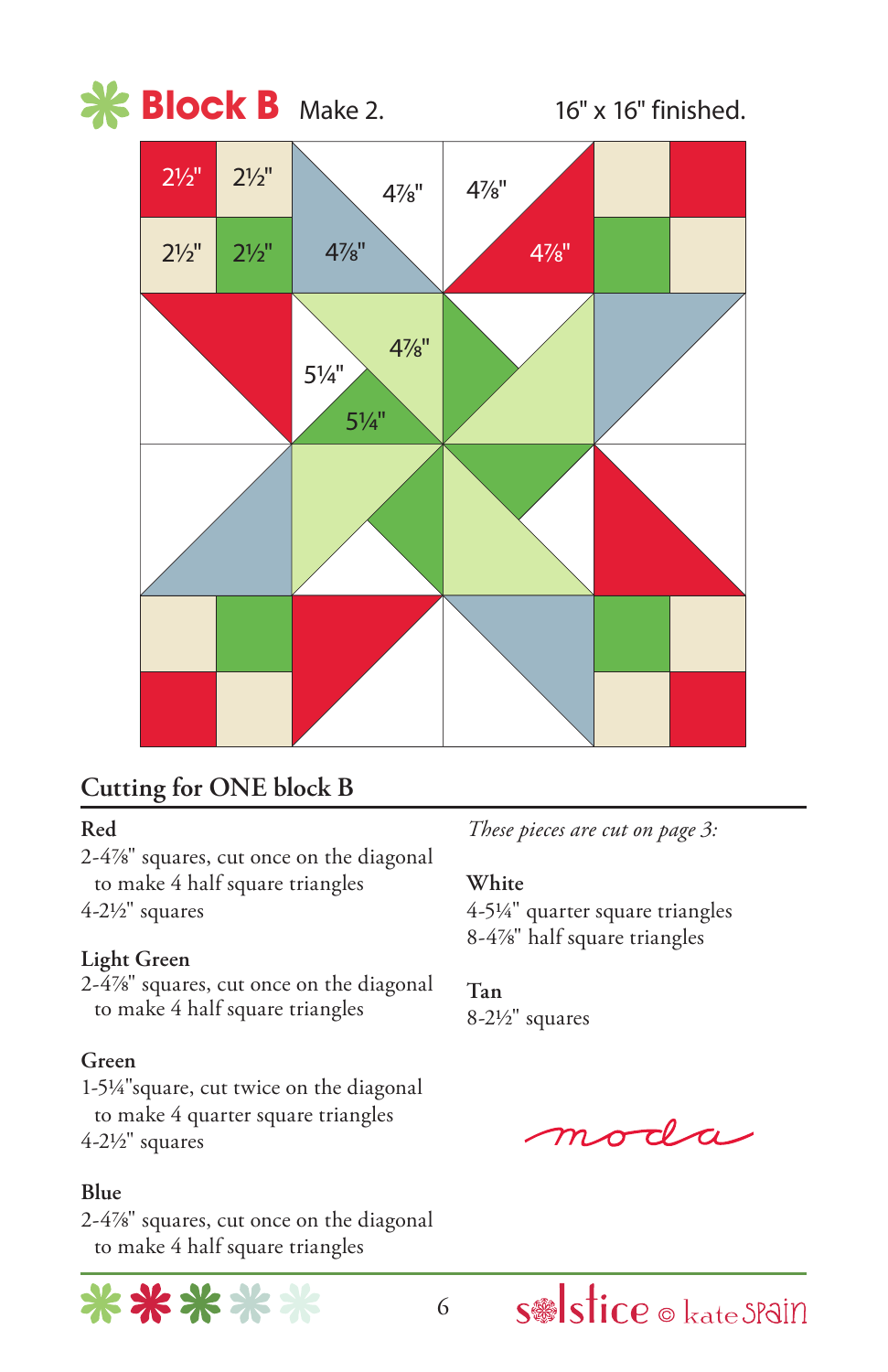1 Join a 47/8" red and a 47/8" white half square triangle. Make 4. Join a 47/8" blue and a 47/8" white half square triangle. Make 4.





2 Join a green and white 51/4" quarter square triangle as shown. Add a light green half square triangle to make 1 unit. Make 4. Join the units as shown to make the block center.



Join 1-21/2" red, 1-21/2" green, and 2-21/2" tan squares as shown. Make 4.







4 Arrange and sew the units from steps 1, 2, and 3 in rows as shown. Join the rows. Repeat to make 2 blocks.





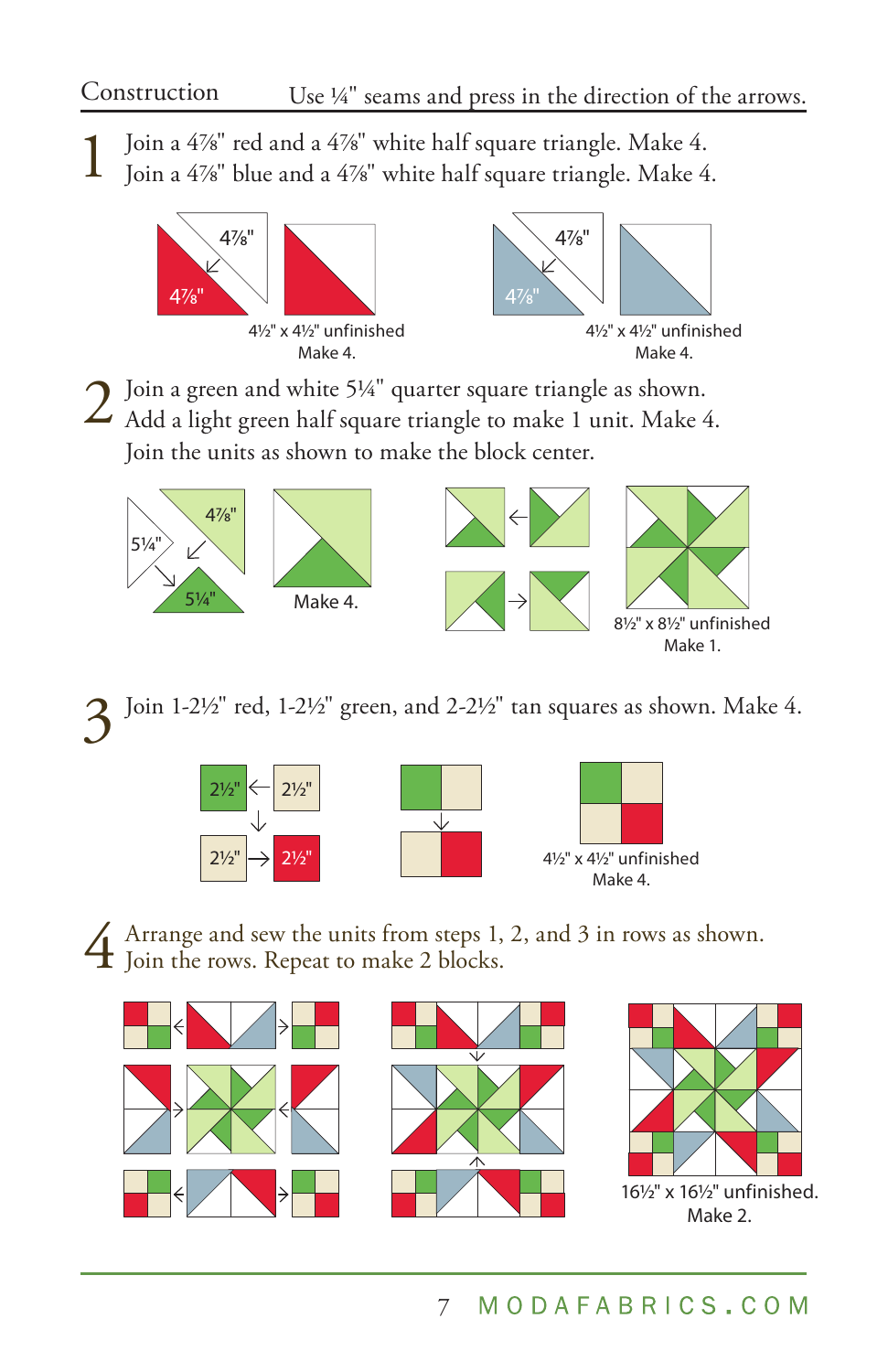



## **Cutting for ONE block C**

#### **Red**

4-21/2" squares

#### **Green**

2-51/4" squares, cut twice on the diagonal to make 8 quarter square triangles 2-27/8" squares, cut once on the diagonal to make 4 half square triangles 4-21/2" squares

**Blue**: 1-41/2" square

Light Green:  $4-2\frac{1}{2}$ " x  $4\frac{1}{2}$ " rectangles

*These pieces are cut on page 3:*

#### **White**

8-51/4" quarter square triangles 4-27/8" half square triangles 8-21/2" squares

#### **Tan**

8-21/2" x 41/2" rectangles

 $\sigma$ da

s<sup>®</sup>stice © kate Spain

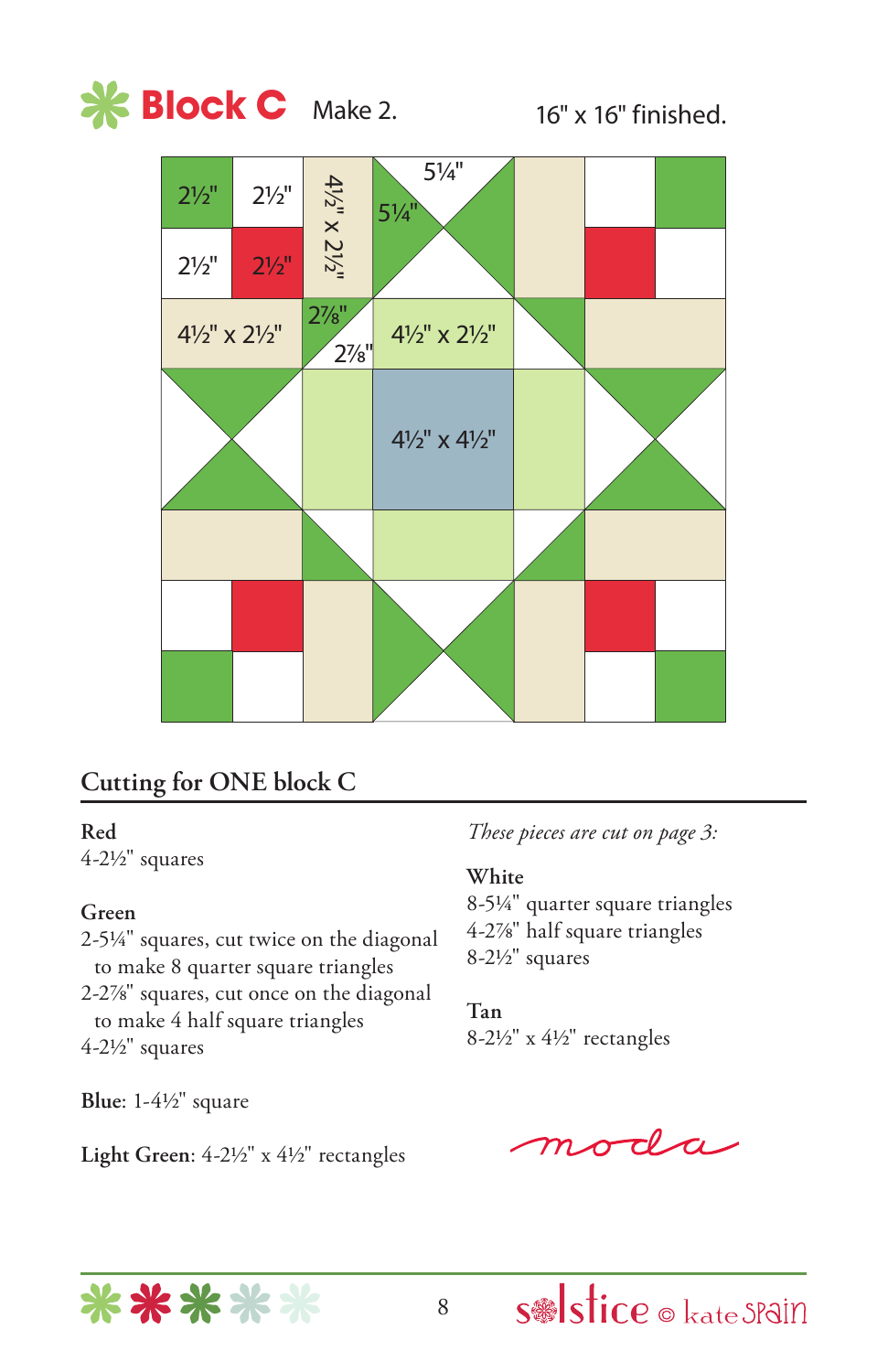Construction Use  $\frac{1}{4}$ " seams and press in the direction of the arrows.

Join 1-2 $\frac{1}{2}$ " red, 1-2 $\frac{1}{2}$ " green, and 2-2 $\frac{1}{2}$ " white squares as shown. Make 4.



 $2^{\int \int \sin a 2\%''}$  green and a 2%" white half square triangle. Make 4.



21/2" x 21/2" unfinished Make 4.

 $3$  Join a 2 white and 2 green 5¼" quarter square triangles. Make 4.



 $\overline{4}$  Arrange and sew the units from steps 1, 2, 3, 8-21/2" x 41/2" tan,<br>4-21/2" x 41/2" light green, and 1-41/2" blue square in rows as shown. Join the rows. Repeat to make 2 blocks.

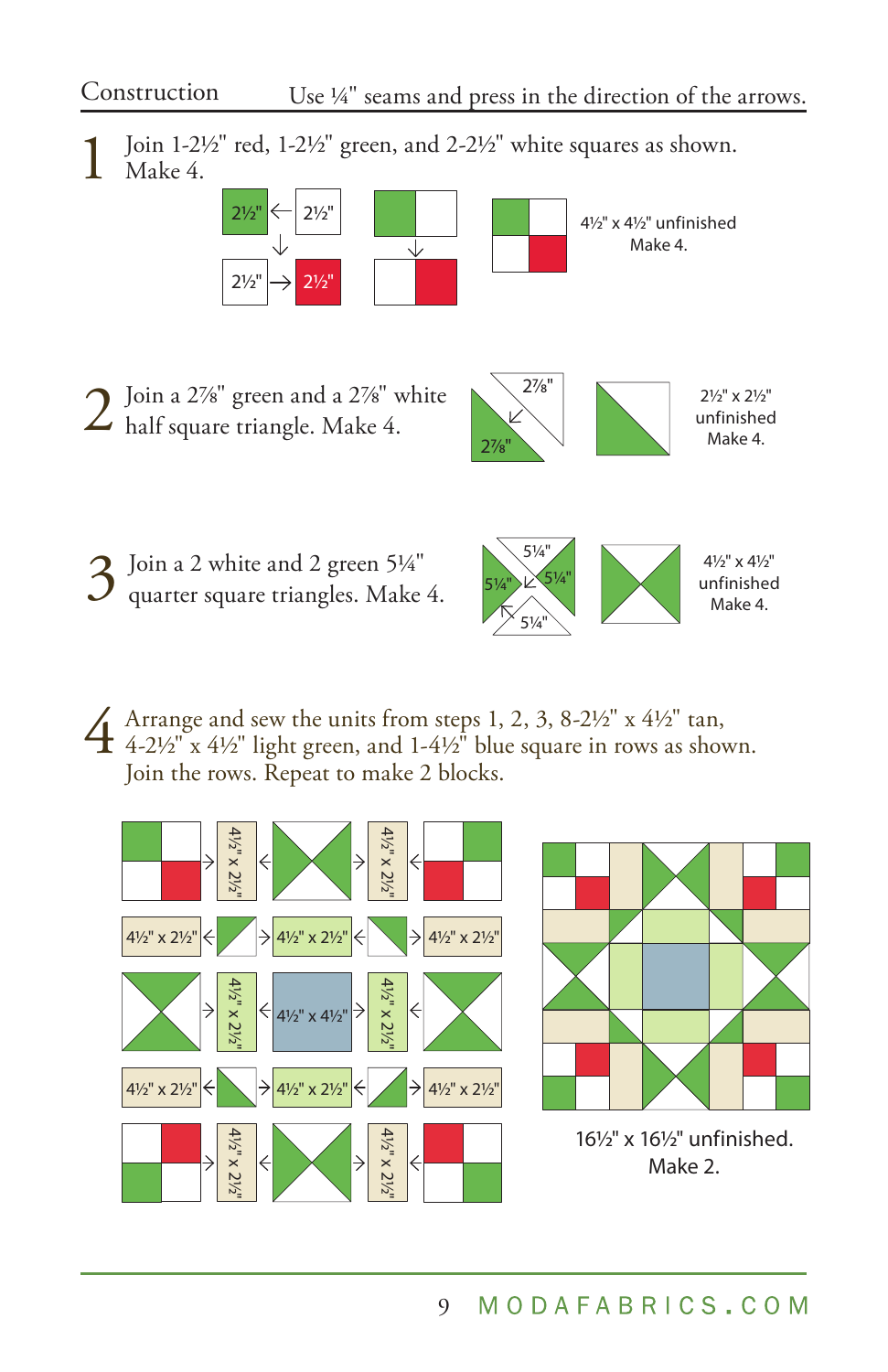

### **Cutting for ONE block D**

#### **Red**

1-41/2" x 22" strip From the strip, cut 8-4½" x 2½" 2-27/8" squares, cut once on the diagonal to make 4 half square triangles 4-21/2" squares

#### **Blue**

 $4-4\frac{1}{2}$ " x  $2\frac{1}{2}$ " rectangles 2-27/8" squares, cut once on the diagonal to make 4 half square triangles 1-21/2" x 22" strip From the strip, cut 8-2½" squares

#### **Green**

1-41/2" x 22" strip From the strip, cut 1-4½" square and 4-41/2" x 21/2" rectangles 4-21/2" squares

*These pieces are cut on page 3:*

**White** 4-41/2" x 21/2" rectangles 24-21/2" squares

**Tan** 8-21/2" squares



 $\frac{moda}{s$ stice o kate spain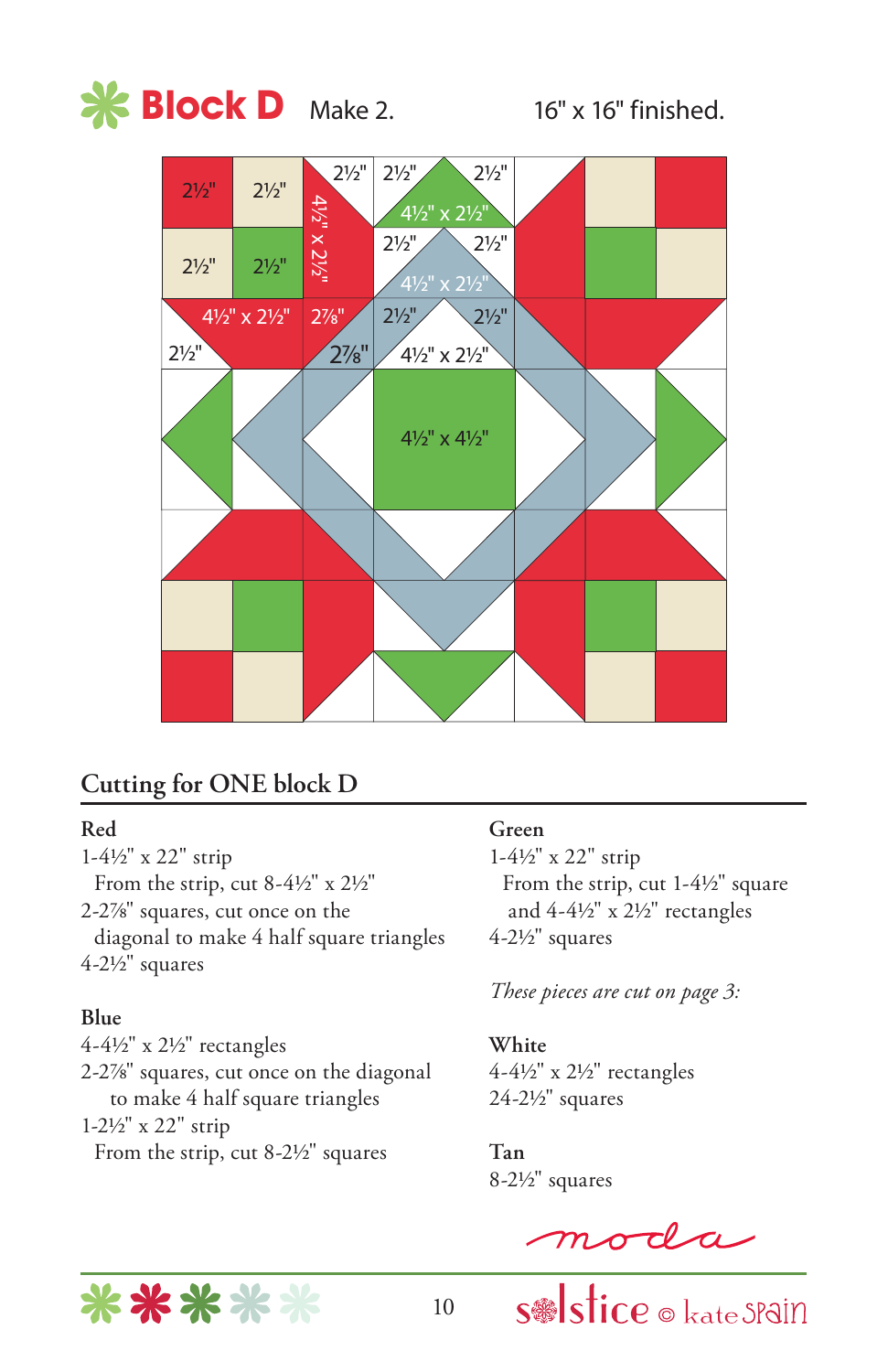### Construction Use ¼" seams and press in the direction of the arrows.

Join 1-2 $\frac{1}{2}$ " green, 1-2 $\frac{1}{2}$ " red, and 2-2 $\frac{1}{2}$ " tan squares as shown. Make 4.



 $2$  Draw a diagonal line from corner to corner on the wrong side of 16-2½" white squares. Layer a marked square right sides together on a 41/2" x 21/2" green rectangle as shown. Sew on the diagonal line. Trim 1/4" from the sewn line. Press to the corner to form a triangle. Layer, sew, trim, and press a marked square on the same rectangle as shown. Make 4. Repeat to sew marked white squares on a  $4\frac{1}{2}$ " x  $2\frac{1}{2}$ " blue rectangle as shown. Make 4. Join the units. Make 4.



 $3$  Draw a diagonal line from corner to corner on the wrong side of 8-2½" white squares. Layer a marked square right sides together on a  $4\frac{1}{2}$ " x  $2\frac{1}{2}$ " red rectangle as shown. Sew, trim, and press as shown. Make 4. Layer a marked square right sides together on a 41/2" x 21/2" red rectangle as shown. Sew, trim, and press as shown. Make 4.

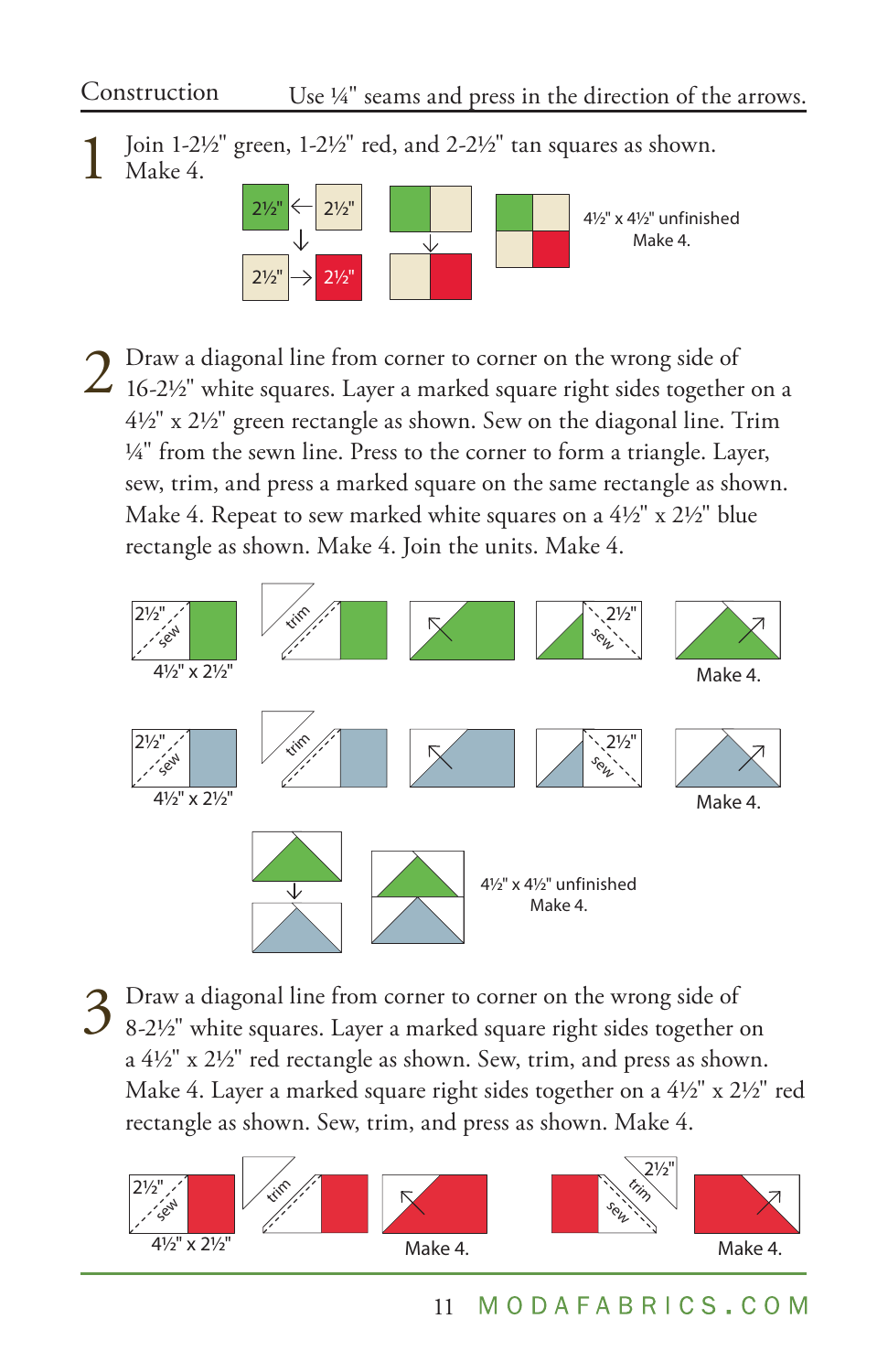$4$  Draw a diagonal line from corner to corner on the wrong side of 8-2½" blue squares. Layer a marked square right sides together on a 41/2" x 21/2" white rectangle as shown. Sew on the diagonal line. Trim <sup>1/4"</sup> from the sewn line. Press to the corner to form a triangle. Layer, sew, trim, and press a marked square on the same rectangle as shown. Make 4.



 $\blacktriangle$  Join a 2%" red and a 2%" blue half square triangle. Make 4.



 $6$  Arrange and sew the units from the previous steps and a  $4\frac{1}{2}$ " green square in rows as shown. Join the rows. Repeat to make 2 blocks.



moda

s<sup>®</sup>stice © kate SPain

\*\*\*\*\*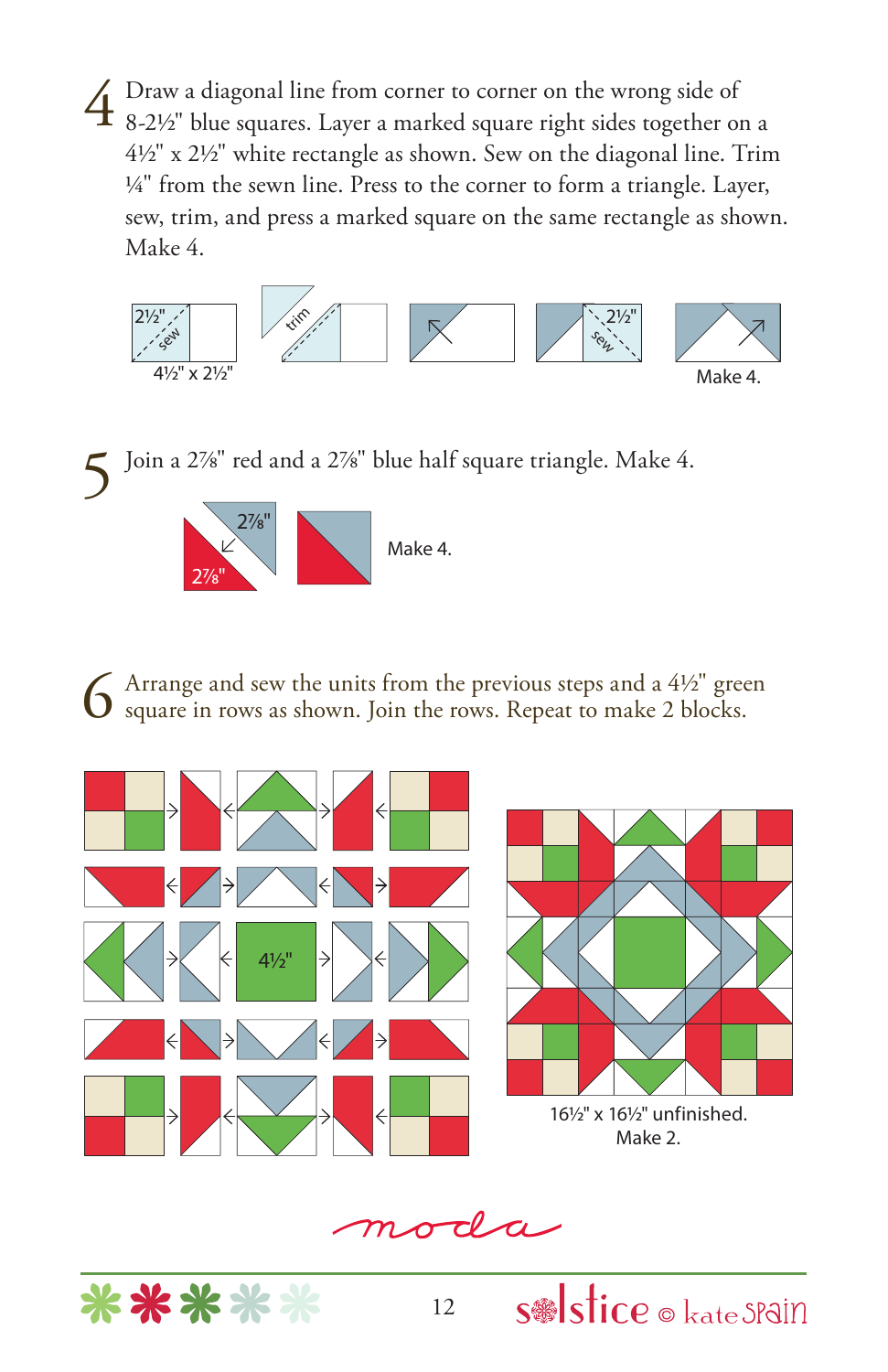

### **Cutting for one block E**

**Red**: 4-41/2" x 21/2" rectangles

**Center**: 1-41/2" square

#### **Blue**

1-27/8" x 22" strip From the strip, cut 4-2%" squares, cut once on the diagonal to make 8 half square triangles 4-21/2" squares

#### **Light Blue**

triangles

1-41/2" x 22" strip From the strip, cut  $8-4\frac{1}{2}$ " x  $2\frac{1}{2}$ " 2-27/8" squares, cut once on the diagonal to make 4 half square

#### **Green**

2-21/2" x 22" strips

From the strip, cut 16-2½" squares 1-21/2" x 22" strip

From the strip, cut 4-21/2" x 41/2"

2-27/8" squares, cut once on the diagonal to make 4 half square triangles

*These pieces are cut on page 3:*

#### **White**

4-41/2" x 21/2" rectangles 8-27/8" half square triangles 16-21/2" squares

# **Tan**

4-21/2" squares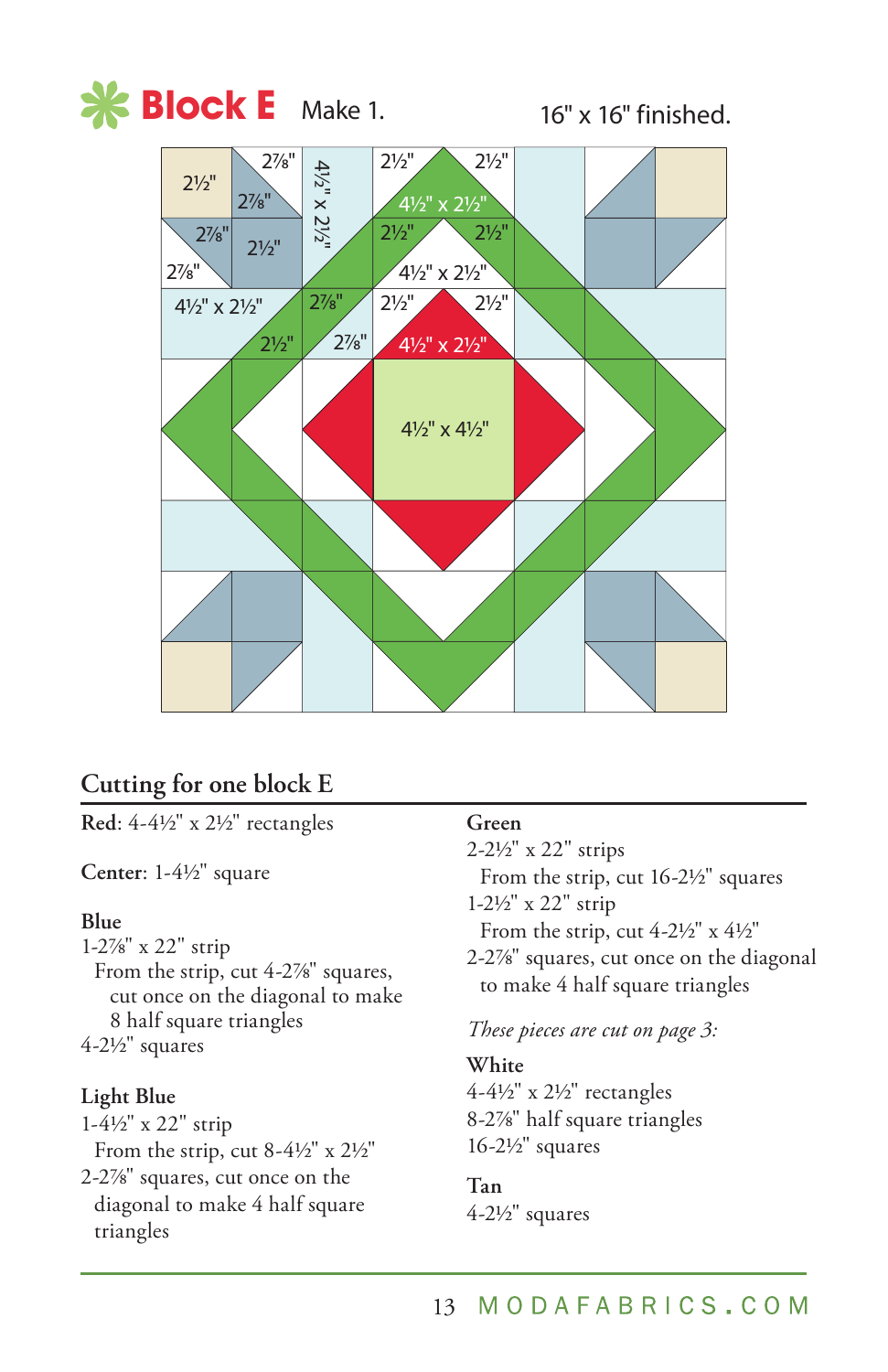### Construction Use ¼" seams and press in the direction of the arrows.

1 Draw a diagonal line from corner to corner on the wrong side of 8-21/2" white and 8-21/2" green squares. Layer a marked white square right sides together on a 41/2" x 21/2" green rectangle as shown. Sew on the diagonal line. Trim 1/4" from the sewn line. Press to the corner to form a triangle. Layer, sew, trim, and press a marked square on the same rectangle as shown. Make 4. Repeat to sew 2 marked green squares on a  $4\frac{1}{2}$ " x  $2\frac{1}{2}$ " white rectangle as shown. Make 4. Join the units. Make 4.



 $2^{\circ}$  Draw a diagonal line from corner to corner on the wrong side of 8-2½" green squares. Layer a marked square right sides together on a 41/2" x 21/2" light blue rectangle as shown. Sew, trim, and press as shown. Make 4. Layer a marked square right sides together on a 41/2" x 21/2" light blue rectangle as shown. Sew, trim, and press as shown. Make 4.





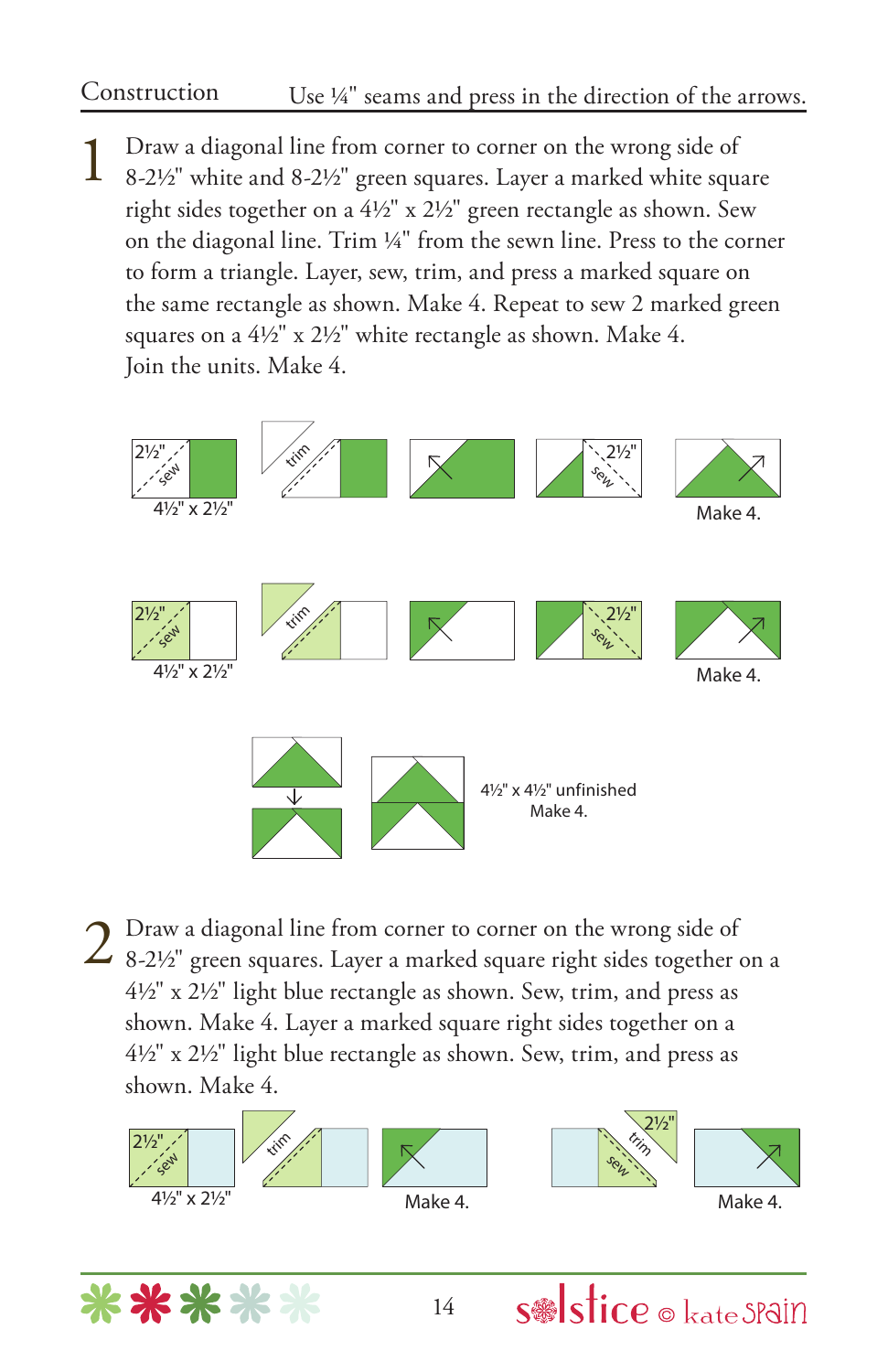$3$  Draw a diagonal line from corner to corner on the wrong side of 8-2½" white squares. Layer a marked square right sides together on a  $4\frac{1}{2}$ " x  $2\frac{1}{2}$ " red rectangle as shown. Sew on the diagonal line. Trim  $\frac{1}{4}$ " from the sewn line. Press to the corner to form a triangle. Layer, sew, trim, and press a marked square on the same rectangle as shown. Make 4.



 $\overline{4}$  Join a 2%" green and a 2%" light blue half square triangle. Make 4.<br>Join a 2%" blue and a 2%" white half square triangle. Make 8. Arrange and sew these units, a 21/2" tan, and a 21/2" blue square in rows as shown. Join the rows.



Arrange and sew the units from previous steps and a  $4\frac{1}{2}$ " center square in rows as shown. Join the rows to make 1 block.





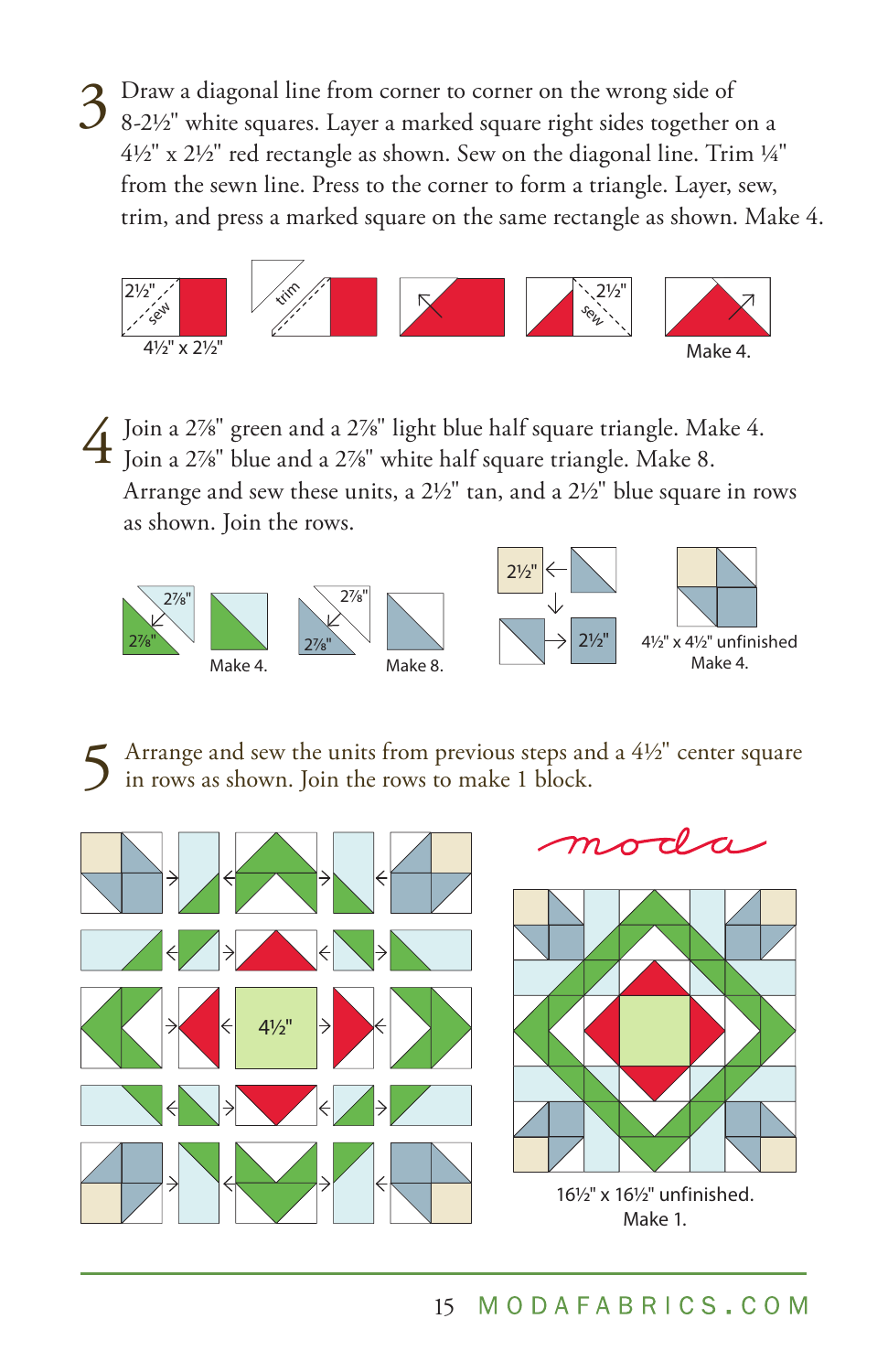# **Quilt Assembly**

**1** Assemble and sew the 9 blocks,  $16-2\frac{1}{2}$ " green squares, and  $24-16\frac{1}{2}$ " x  $2\frac{1}{2}$ " white strips in rows as shown. Press toward the green squares and blocks. Join the rows.



Quilt is now 561/2" x 561/2" unfinished.

moda

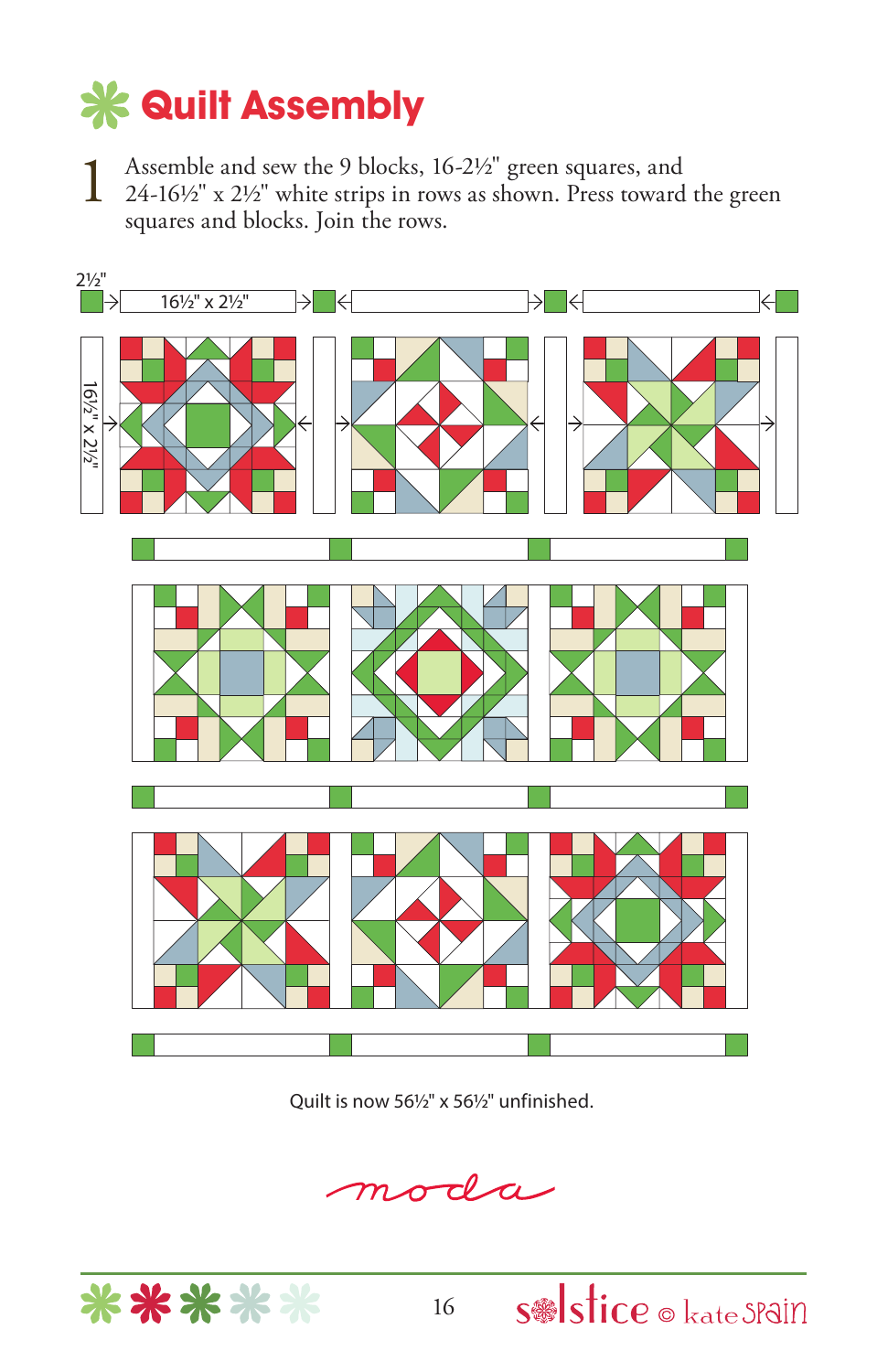$2 \text{ join } 3-8\frac{1}{2}$  "  $\geq 4\frac{1}{2}$ "  $\geq 4\frac{1}{2}$ "  $\geq 4\frac{1}{2}$ "  $\geq 4\frac{1}{2}$ "  $\geq 4\frac{1}{2}$ "  $\geq 4\frac{1}{2}$ "  $\geq 4\frac{1}{2}$ "  $\geq 4\frac{1}{2}$ "  $\geq 4\frac{1}{2}$ "  $\geq 4\frac{1}{2}$ "  $\geq 4\frac{1}{2}$ "  $\geq 4\frac{1}{2}$ "  $\geq 4\$ Join 2-4<sup>1</sup>/<sub>2</sub>" border red print 1 squares, 3-8<sup>1</sup>/<sub>2</sub>" x 4<sup>1</sup>/<sub>2</sub>" border red print 1 and 4-81/2" x 41/2" border red print 2 rectangles to make 1 border. Make 2. Add to the top and bottom.



 $3$  Add the 2½" x 64½" white strips to the quilt sides. Add the 2½" x 68½" white strips to the top and bottom. Layer, quilt and bind.